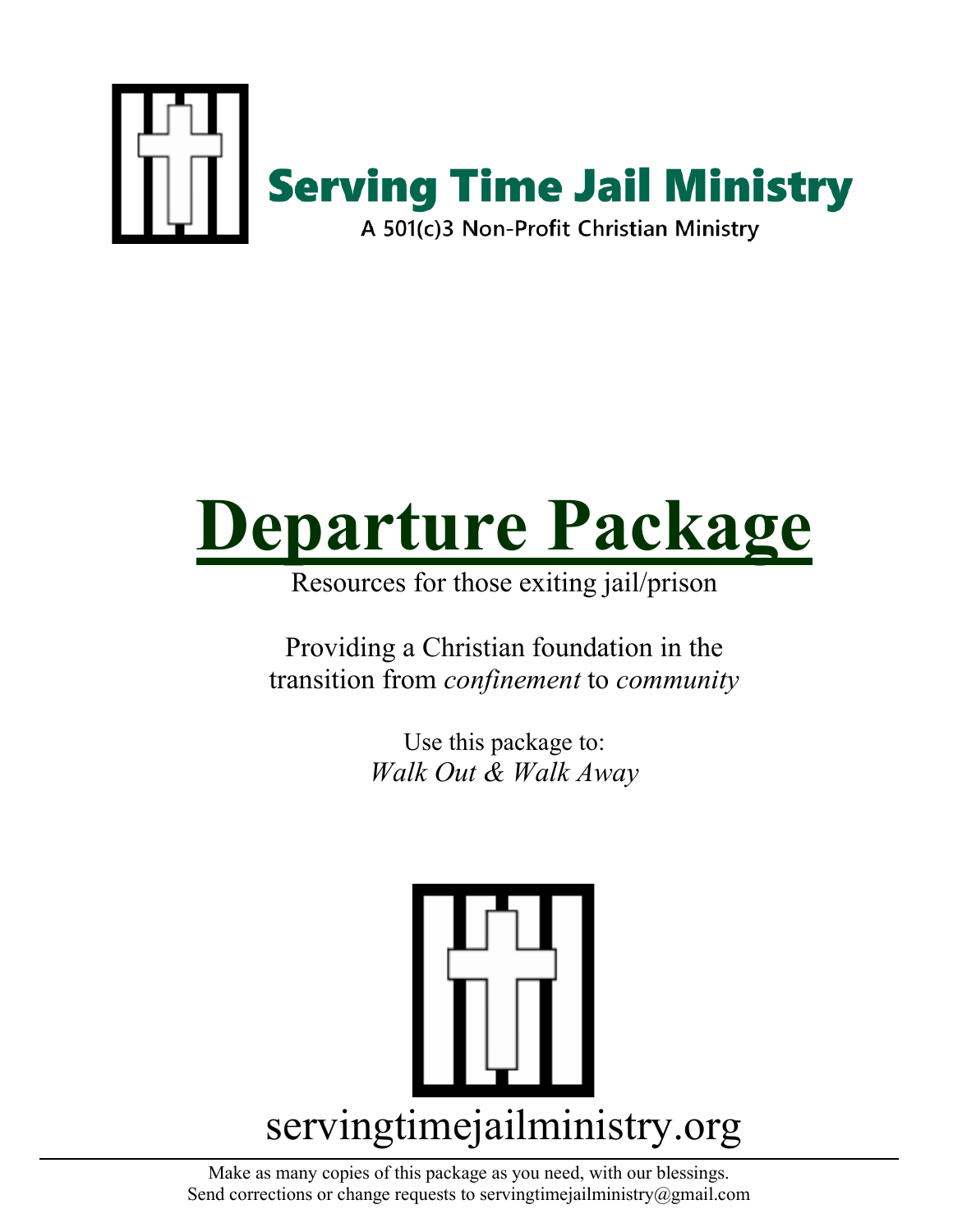## **HOW TO BECOME A CHRISTIAN**

#### **Admit You Are a Sinner**

The Bible teaches that all people have sinned, lost the desire to serve God, and have no ability to save themselves. We see this truth in the realization that human failures, wrong choices, and our stubborn self-will leave us guilty & powerless, and that habits can easily become addictions that are almost impossible to break. Not only that, but sin affects our whole society, creating a world full of injustice, greed, oppression, pornography, and violence. Despite mankind's sinfulness, God did not stop loving us. As strange as this may seem, John 3:16 tells us that God loved the world so much that he sacrificed his only son, so that believers will not perish but live forever. Through the life, death, & resurrection of Jesus, we may become children of God and receive the sure hope that this *new* life will continue beyond death, in heaven. That's the good news (that is, the *gospel*) of the Christian faith!

#### **Repent of Your Sin**

It's not enough to just admit you've sinned. You must *regret* those sins, then *turn away* from them. The Bible uses several words to describe a genuine response to the gospel. The first is *repentance*, which means *turn around* or *change of mind*. It's a crucial part of responding to the gospel. When you hear the word *repentance*, you may think of being sorry. Being sorry is appropriate, but it's not the main sense of the word repentance. To repent is to turn toward God and away from self. More than just a change in your emotions, godly repentance involves a change in your thinking *and* your actions. God changes your will & your behavior. True repentance means you want to please God rather than yourself.

#### **Commit Your Life to Jesus**

*Faith* is another key word the Bible uses to describe a genuine response to the gospel. Accept, by faith, what God has done and receive salvation as a gift. In response, commit your life to following Jesus, and enter into a relationship with him through prayer, Bible reading, and worship. We come to know & love God more through the Holy Spirit, who enters our hearts when we commit our lives to Jesus. Once we've committed our lives to Jesus, the Holy Spirit continues to work in us to mold us into children of God. "When the Spirit of truth comes," said Jesus in John 16:13-14, "he'll guide you into all the truth…he'll take what is mine and declare it to you." It's not important how we come to Jesus, but that we come.

## **Live a Life of Gratitude to God**

Christian living involves a transformation of our whole lives out of gratitude to God. *Obedience* to God is an opportunity to *give thanks* to God for what *He* has done — not a means of winning approval, but of showing love to God. Jesus taught, "If you love me, you'll keep my commandments" (John 14:15). This understanding has two important consequences. First, it frees us from continual concern about our performance. We don't need to keep asking *Am I good enough?* (none of us are) because our purpose is to let our lives express our gratitude. Second, all of life is now an opportunity to serve God. One way Christians display gratitude is by *worshiping* God. We also express gratitude through the way we treat our family, perform our jobs, use our leisure time, interact with neighbors, spend money, and share our faith.

## **A Sinner's Prayer**

Lord Jesus, I know that I am a sinner and do not deserve eternal life. But I believe You died and rose from the grave to make me a new creation and to prepare me to live in your presence forever. Jesus, I repent of all my sins; take control of my life, forgive my sins and save me. I am placing my trust in You alone for my salvation and I ask for your free gift of eternal life.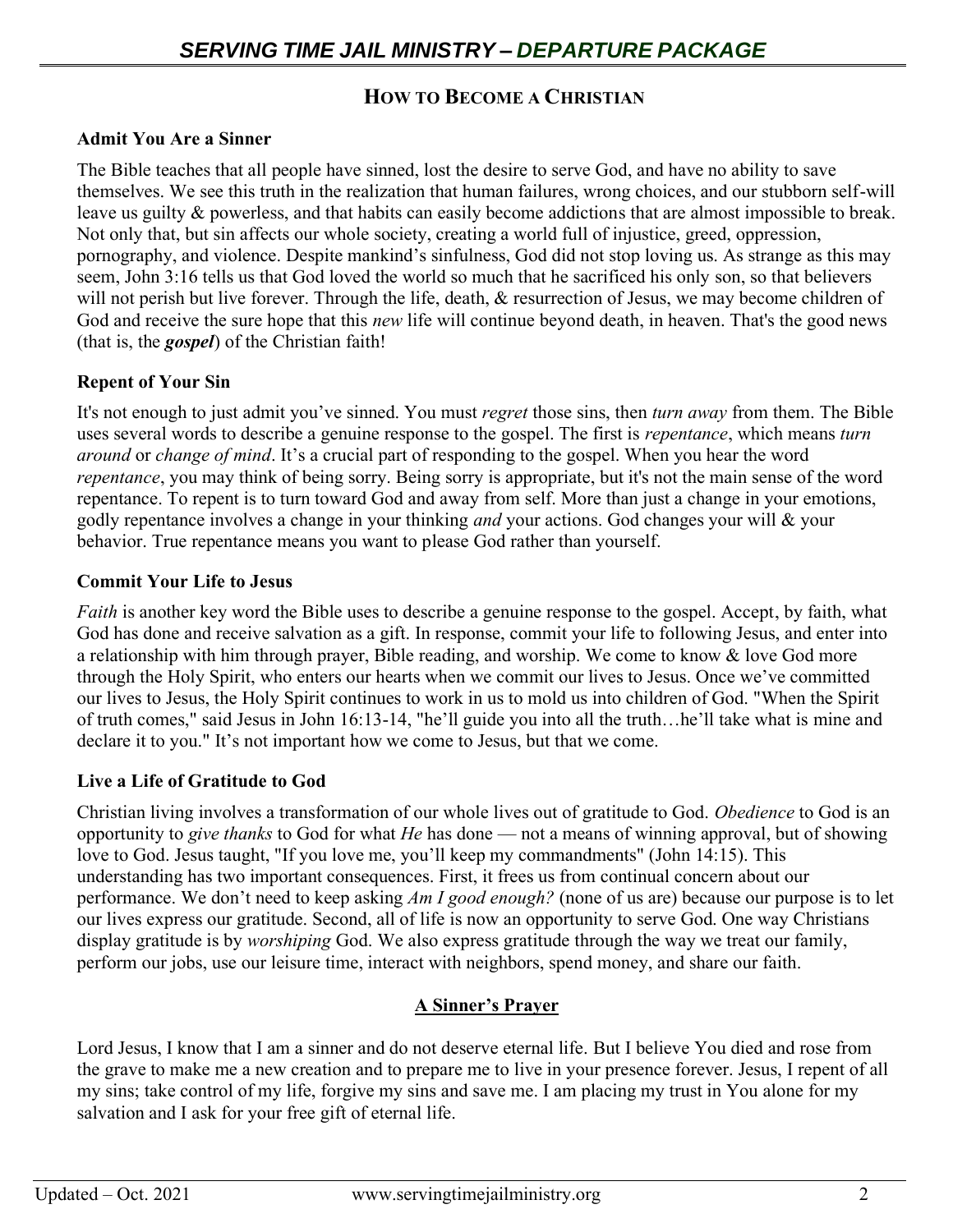| Addiction Recovery / Rehab: Men (M), Women (W), Children (C)                                                                                                   |                                                                                                                                                                     |  |
|----------------------------------------------------------------------------------------------------------------------------------------------------------------|---------------------------------------------------------------------------------------------------------------------------------------------------------------------|--|
|                                                                                                                                                                | Local                                                                                                                                                               |  |
| <b>Aglow Rivergate Ministry (W)</b>                                                                                                                            | Stand at the Crossroads Ministries (WC)                                                                                                                             |  |
| 339 Fury's Ferry Rd. Martinez, GA 30907 (mail only)                                                                                                            | 846 Eastern Place, Aiken, SC 29801                                                                                                                                  |  |
| 706-925-7164 / aglowrivergate@gmail.com                                                                                                                        | 803 502-0285                                                                                                                                                        |  |
| aglowrivergate.org                                                                                                                                             | crossroadsaiken.com                                                                                                                                                 |  |
| Hale House (M)<br>402 Walker Street, Augusta, GA 30901<br>706-722-3060<br>thehalefoundation.com                                                                | Hope House (W)<br>P.O. Box 3597, Augusta, GA 30914<br>706-737-9879                                                                                                  |  |
| New Beginnings in Christ (M)<br>113 Augusta Rd, Garfield, GA 30425<br>478-763-2647<br>nbicrecovery.org                                                         | www.hopehouseaugusta.org<br>Recovery Road Ministries (M) (Millbrook Baptist, Aiken)<br>80 Canal St., Graniteville, SC<br>803-646-1253<br>recoveryroadministries.org |  |
| <b>Salvation Army - Center of Hope (MWC)</b><br>1384 Greene Street, Augusta, GA 30901<br>706-826-7933<br>salvationarmyaugusta.org/how-we-serve/center-of-hope/ |                                                                                                                                                                     |  |
|                                                                                                                                                                | <b>Out-of-Town</b>                                                                                                                                                  |  |
| 24/7 House (M&W)                                                                                                                                               | <b>Action Ministries - Breakthru House (W)</b>                                                                                                                      |  |
| 4765 Hatch Parkway North, Baxley, GA 31513                                                                                                                     | 1866 Eastfield Street, Decatur, GA                                                                                                                                  |  |
| 912-366-7777                                                                                                                                                   | 404-289-4658, ext. 2                                                                                                                                                |  |
| twentyfour7houseinc.com                                                                                                                                        | actionministries.net                                                                                                                                                |  |
| The Anchorage (M)                                                                                                                                              | A Better Way Ministries (M)                                                                                                                                         |  |
| 162 Hampton Lane, Leesburg, GA 31763                                                                                                                           | 320 Dividend Drive, Peachtree City, GA 30269                                                                                                                        |  |
| 229-435-5692                                                                                                                                                   | 770-599-8111                                                                                                                                                        |  |
| www.anchorageofalbany.org                                                                                                                                      | www.abetterwayministries.com                                                                                                                                        |  |
| <b>Bethel Colony of Mercy (M)</b>                                                                                                                              | <b>Bethesda Recovery (W)</b>                                                                                                                                        |  |
| 1675 Bethel Colony Rd, Lenoir, NC 28645                                                                                                                        | 1010 Mary St. Waycross, GA 31503                                                                                                                                    |  |
| 828-754-3781 or 828-754-9987                                                                                                                                   | 912-283-8580                                                                                                                                                        |  |
| bethelcolony.org                                                                                                                                               | bethesdarecovery.net                                                                                                                                                |  |
| <b>Bradford Health Services (MWC)</b>                                                                                                                          | Breaking Free - Georgia (M)                                                                                                                                         |  |
| Multiple locations in Alabama & North Carolina                                                                                                                 | 2503 Breezy Hill Rd, Davisboro, GA 31018                                                                                                                            |  |
| 706-854-1126 (24/7) / 706-421-4075 (Terry Childers)                                                                                                            | 478-348-3572                                                                                                                                                        |  |
| www.bradfordhealth.com                                                                                                                                         | breakingfreegeorgia.wix.com/breaking-free-georgia                                                                                                                   |  |
| <b>Bridges of Hope (MW)</b>                                                                                                                                    | <b>Columbus Women's Center (W)</b>                                                                                                                                  |  |
| 2845 Jackie Snider Trail, Stapleton, Ga 30823                                                                                                                  | 5304 Hurst Drive, Columbus, GA 31904                                                                                                                                |  |
| 478-625-3930                                                                                                                                                   | 706-507-3705                                                                                                                                                        |  |
| www.bridgesofhope.org                                                                                                                                          | teenchallenge.cc/columbus-women                                                                                                                                     |  |
| Faith Home (MW)                                                                                                                                                | Gilgal Inc. (W)                                                                                                                                                     |  |
| 144 Faith Home Road, Greenwood, SC 29649                                                                                                                       | PO Box 150777, Atlanta GA 30315                                                                                                                                     |  |
| 864-223-0694                                                                                                                                                   | 404-305-8007                                                                                                                                                        |  |
| www.faithhomegwd.net                                                                                                                                           | womenofgilgal.org                                                                                                                                                   |  |
| Grace Home (W)                                                                                                                                                 | <b>Graceway Recovery Residence (W)</b>                                                                                                                              |  |
| 501 LTD Road, Vance, SC 29163                                                                                                                                  | 412 West Tift Ave., Albany, GA 31701                                                                                                                                |  |
| 803-854-9809                                                                                                                                                   | 229-446-4550 www.graccewayrecovery.com                                                                                                                              |  |
| <b>Hebron Colony (M)</b>                                                                                                                                       | <b>Hope Farms Center for Women (W)</b>                                                                                                                              |  |
| 356 Old Turnpike Road, Boone, NC 28607                                                                                                                         | PO Box 269, Locust Grove, GA 30248                                                                                                                                  |  |
| 828-963-4842                                                                                                                                                   | 470-251-8561 / hopefarmsga.org                                                                                                                                      |  |
| The House of Time (W)                                                                                                                                          | The Jericho House (M)                                                                                                                                               |  |
| 1200 Wynnton Road, Columbus, GA 31906                                                                                                                          | 3621 Highway 255 North Sautee, GA 30571                                                                                                                             |  |
| 706-327-6836 / www.houseoftime.org                                                                                                                             | 706-878-0015 / Larry@thejerichohouse.org                                                                                                                            |  |
| Marr Recovery (M)<br>2801 Clearview Place, Doraville, GA<br>678-805-5140                                                                                       | Mary Hall Freedom House (W)<br>8995 Roswell Rd, Sandy Springs GA 30350<br>855-851-FREE (-3733)<br>www.maryhallfreedomhouse.org                                      |  |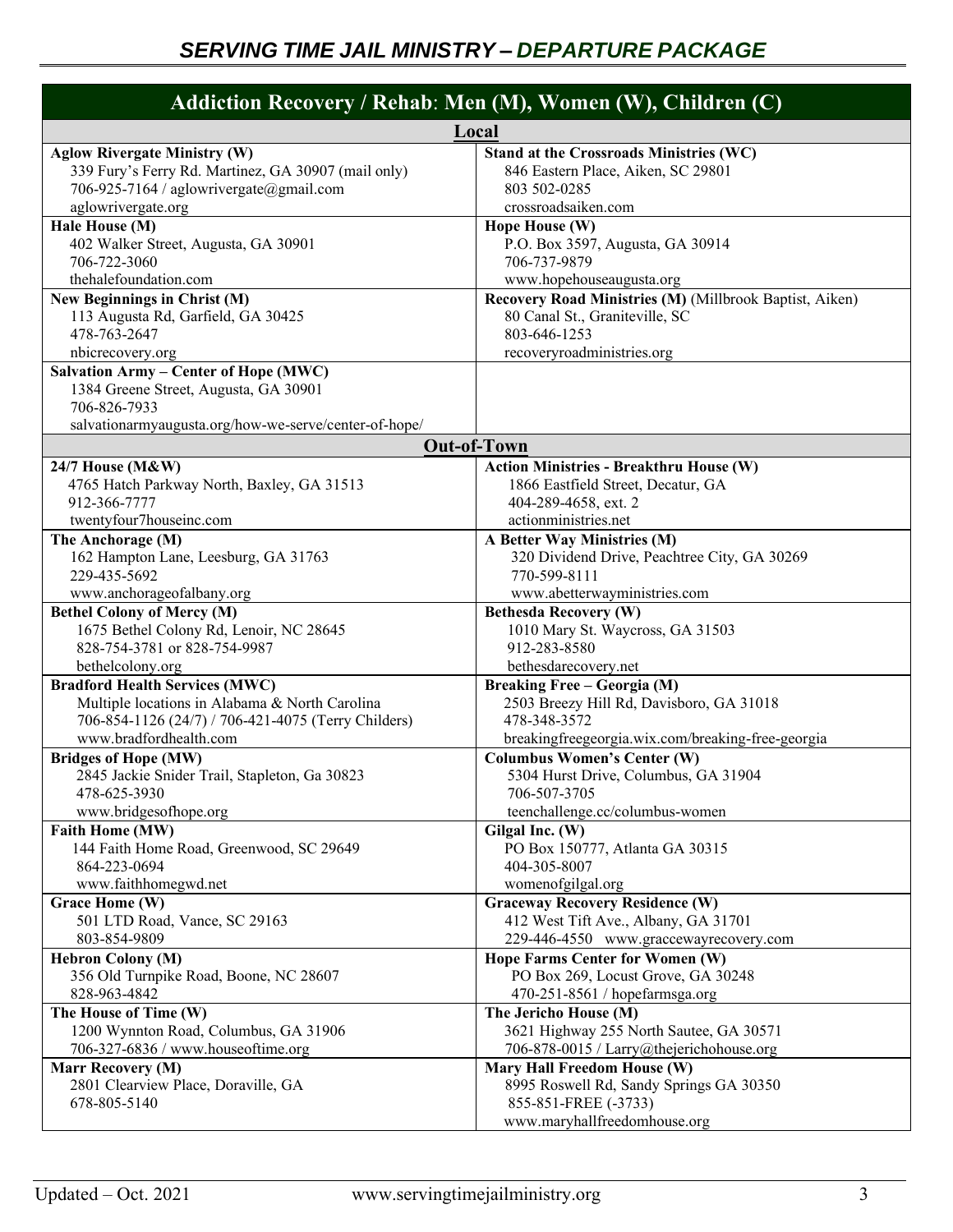| <b>Middle Flint Behavioral Healthcare</b>                         | Middle Georgia Men's Center (M)                                         |
|-------------------------------------------------------------------|-------------------------------------------------------------------------|
| 415 N. Jackson St., Americus, GA 31709                            | 3729 US Highway 441 S, Dublin, GA 31021                                 |
| 229-931-2504 / 229-276-2367                                       | 478-984-5252                                                            |
| www.middleflintbhc.org                                            | teenchallenge.cc/middle-ga-men/                                         |
| <b>Midway Recovery Systems (M)</b>                                | <b>Mighty Man Ministry</b>                                              |
| 119 South 10th Street, Griffin, GA 30223                          | 181 Old Fox Farm Rd., Davisboro, GA 31018                               |
| 770-227-8975 / www.midwayrecoveery.com                            | 478-232-2962                                                            |
|                                                                   | www.mightymanministry.org                                               |
| New Beginnings in Christ Recovery (M)                             | <b>No Longer Bound</b>                                                  |
| 113 Augusta Rd., Garfield, GA 30425                               | 2725 Pine Grove Road, Cumming, GA 30041-7103                            |
| 478-763-2647                                                      | 770-886-7873                                                            |
| www.nbicrecovery.com                                              | nolongerbound.com                                                       |
| Penfield                                                          | <b>Rescue Mission of Middle Georgia</b>                                 |
| 1061 Mercer Circle, Union Point, GA 30664                         | 774 Hazel Street, Macon, GA                                             |
| 866-542-5378                                                      | 478-743-5445                                                            |
| www.penfieldrecovery.com                                          |                                                                         |
| <b>Promise of Hope-Rehab for Women</b>                            | <b>Promise of Hope - Rehab for Men</b>                                  |
| 1257 Wayne Rd., Dudley, GA 31022                                  | 106 Cook-Smith Rd., Cochran, GA 31014                                   |
| 478-676-HOPE (4673)                                               | 478-934-0774                                                            |
| www.promiseofhopega.org                                           | www.promiseofhopega.org                                                 |
| <b>Rockdale Houses</b>                                            | <b>South Georgia House of Hope</b>                                      |
| Convers, GA                                                       | P.O. Box 489, Lake Park, GA                                             |
| Men: 770- 483-3984; 1060 Scott St. SE                             | 229-241-2707                                                            |
| Women: 770- 483-0213; 995 Milstead Ave.                           | www.houseofhopegeorgia.org                                              |
| www.rockdalehouses.org                                            |                                                                         |
| St. Jude's Recovery Center (Atlanta, GA)                          | The Potter's House (M)                                                  |
| Men: 404-874-2224; 139 Renaissance Pkwy NE                        | 655 Potter's House Road, Jefferson, Georgia 30549                       |
| Women: 404-874-2224; 1650 Alma Street                             | 706-543-8338 x5103                                                      |
| www.sjrcatl.org                                                   |                                                                         |
|                                                                   |                                                                         |
|                                                                   |                                                                         |
| <b>Providence Ministries (M)</b>                                  | <b>Teen Challenge (MW)</b>                                              |
| 711 S. Hamilton St., Dalton, GA30720<br>706-275-0268              | Multiple Locations<br>678-526-8640                                      |
|                                                                   |                                                                         |
| www.providenceministriesinc.com                                   | www.teenchallengeusa.com                                                |
| <b>Turning Point Hospital</b>                                     | <b>Valley Rescue Mission</b>                                            |
| 3015 Veterans Parkway, Moultrie, GA 31788                         | 2903 Second Avenue, Columbus, GA 31904                                  |
| 229-985-4815 www.turningpointcare.com                             | 706-322-8267<br><b>View Point Health</b>                                |
| <b>Victory Home</b>                                               |                                                                         |
| PO Box 7, Tallulah Falls, GA 30573<br>706-754-6030                | Dekalb, Gwinnett, Newton, & Rockdale Counties<br>678-209-2411           |
| victoryhome.org                                                   | myviewpointhealth.org                                                   |
|                                                                   |                                                                         |
| <b>Waypoint Center</b>                                            | Willingway                                                              |
| 129 Center Point Dr., Dahlonega, GA 30533<br>706 864-7110         | 311 Jones Mill Road, Statesboro, GA 30458<br>800-242-9455               |
|                                                                   | www.willingway.com                                                      |
| www.waypointcenter.org                                            | <b>Counselling / Mentoring / Ministry</b>                               |
|                                                                   |                                                                         |
| <b>Augusta Urban Ministries</b>                                   | Furniture                                                               |
| 1405 15th St. Augusta, GA 30901                                   | <b>Bicycles</b>                                                         |
| 706-755-7244                                                      | Tax preparation                                                         |
| <b>Bridge Outreach</b>                                            | Hot meals, clothing, hygiene products, & bags of food. In winter,       |
| Downtown Augusta, GA                                              | ladies make quilts for our brothers & sisters to keep warm. The         |
| 706-868-6410 ext.18                                               | Gospel is preached. Contact: Roger Gardner                              |
| <b>CORE</b> Life                                                  | Online web portal for counseling/coaching /discipling men into          |
| www.corelifecoach.org                                             | everything they were ever created to be! Whether it be through          |
|                                                                   | one-on-one discipleship coaching or working with small group.           |
| The Father's Heart<br>211 Pleasant Home Rd., 2B Augusta, GA 30907 | Mentoring for at-risk youth & young adults<br><b>Contact: Don Raley</b> |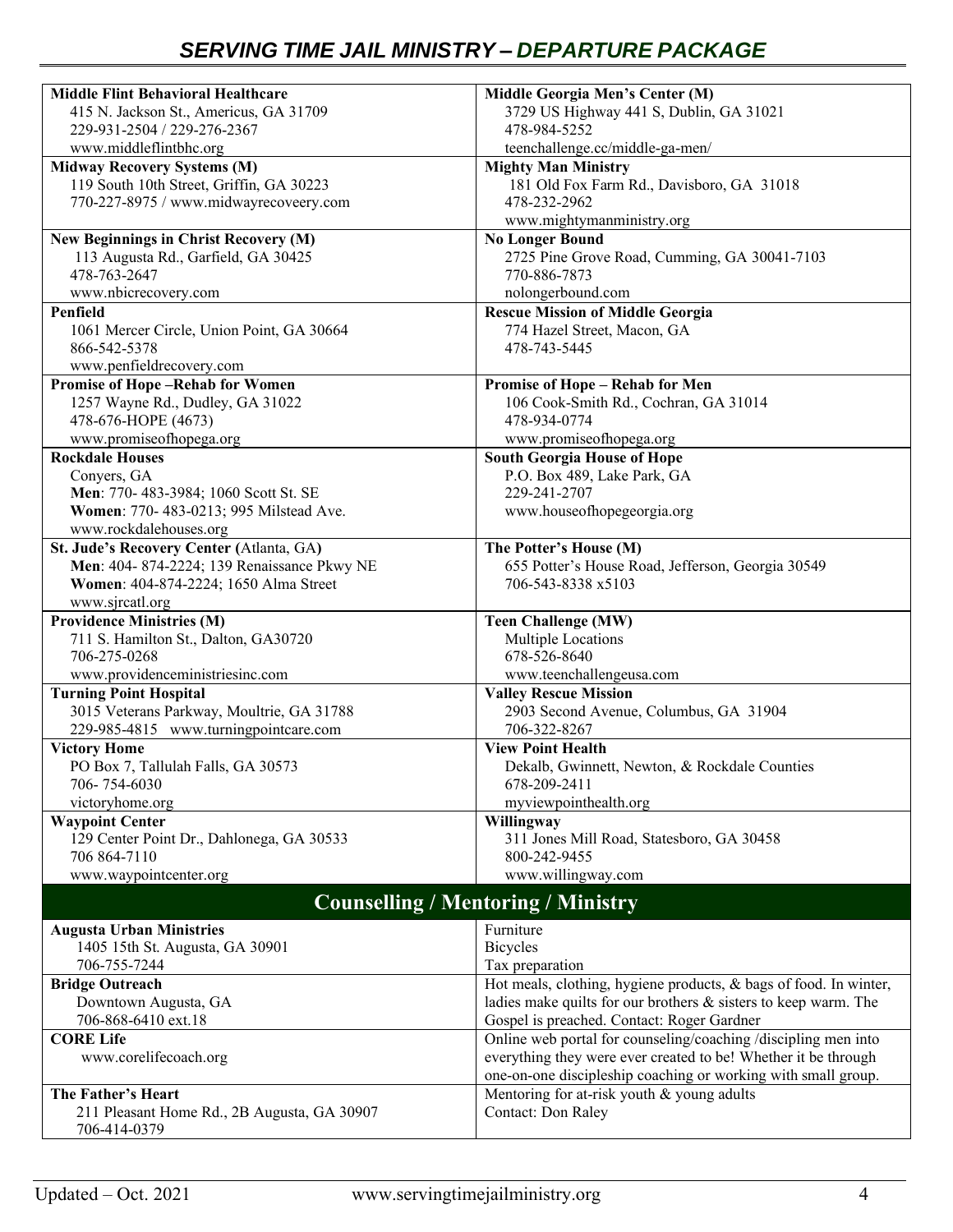# *SERVING TIME JAIL MINISTRY – DEPARTURE PACKAGE*

| Mosaic's & Christ the King's 3rd Saturday         | Third Saturday of every month:                                          |
|---------------------------------------------------|-------------------------------------------------------------------------|
| 478 Columbia Industrial Blvd. Evans, GA 30809     | Food, Prayer, Medical Screening, Haircuts, Teen Mentoring, Job,         |
| 706-650-9187 www.mosiacumc.org                    | & GED Resources                                                         |
| <b>Out of Darkness</b>                            | outofdarkness.org                                                       |
| PO Box 54537, Atlanta, Ga 30308                   | Help for victims of commercial sexual exploitation.                     |
| 404-941-6024                                      |                                                                         |
|                                                   |                                                                         |
| <b>Overcomers' Outreach</b>                       | Counselling & support groups for virtually all types of addictions      |
| 3850 Washington Rd, Augusta, GA 30907             | & issues. Contact: Roger Bennett                                        |
| 706-863-2645                                      |                                                                         |
| <b>Sexaholics Anonymous (SA)</b>                  | SA is a fellowship of men & women who share their experience, strength, |
| www.sa.org                                        | & hope that they may help each other recover. The only requirement for  |
|                                                   | membership is a desire to stop lusting and to become sexually sober.    |
| <b>Warren Baptist Church</b>                      | Recovery & Support Group Ministries:                                    |
| 3203 Washington Rd., Augusta, GA 30907            | Substance Abuse (Women), Marriage Betrayal (Women), Sex Addiction       |
| 706-922-7039                                      | (Men), Divorce Care, Grief Care, Financial Peace University.            |
|                                                   |                                                                         |
|                                                   | <b>Celebrate Recovery</b> (Support for former addicts)                  |
| <b>Augusta's First Assembly of God</b>            | <b>Crestview Baptist Church</b>                                         |
|                                                   |                                                                         |
| 1613 Fenwick Street, Augusta, GA 30901            | 2632 Mike Padgett Highway, Augusta, GA 30906                            |
| 706-832-3669                                      | 706-312-2513                                                            |
| Contact: Bill Craine                              | <b>Contact: Daniel Bartlett</b>                                         |
| Meet Mondays $@$ 5:45 with dinner                 | Tuesdays at 7:00 fellowship hall                                        |
| <b>Grace Baptist Church</b>                       | <b>Journey Community Church</b>                                         |
| 4945 Hardy McManus Road, Evans, GA 30809          | 4798 Hardy McManus Road, Evans, GA 30809                                |
| 706-868-9729 (Church office) or 706-829-8348 cell | 706-364-1454 ext 216                                                    |
| Contact: Mike Graff                               | Contact: David Bryan                                                    |
|                                                   |                                                                         |
| <b>Midland Valley Community Church</b>            | <b>Parkway Baptist Church</b>                                           |
| 3526 Jefferson Davis Hwy, Clearwater, SC 29822    | 2543 William Few Pkwy, Evans, GA 30809                                  |
| 973-600-7454                                      | 706-650-1493                                                            |
| Contact: Anita & Ned Straway                      | Contact: Randy Allen                                                    |
| <b>Sanctuary Church</b>                           | <b>True North Church</b>                                                |
| 4584 Cox Road, Evans, GA 30809                    | 1297 West Martintown Road, North Augusta, SC 29841                      |
| 706-421-0089                                      | 706-306-7663                                                            |
| Contact: Matt Lever Tues. 7-9                     | Contact: Jay Armstrong Meet at 7 pm                                     |
| <b>West Acres Church</b>                          | <b>West Town Community Church</b>                                       |
|                                                   | 779 North Belair Rd. Evans GA                                           |
| 555 Gibbs Road, Evans, GA 30809                   |                                                                         |
| 706-399-9340                                      | 706-799 7743                                                            |
| Contact: Chuck Ikerd                              | Contact: Mike Hullum                                                    |
| For more Celebrate Recovery Groups:               |                                                                         |
| grouplocator.crgroups.info/                       |                                                                         |
|                                                   | <b>Churches</b>                                                         |
|                                                   |                                                                         |
| <b>Antioch Baptist Church</b>                     | <b>Augusta's First Assembly of God</b>                                  |
| 723 W. Milledgeville Rd., Harlem, GA 30814        | 1613 Fenwick St., Augusta, GA 30904                                     |
| 706-556-8376                                      | 706-538-5532                                                            |
| www.antioch-baptist.com                           | www.augustafirst.org                                                    |
| <b>Beulah Grove Baptist Church</b>                | <b>The Building Worship Center</b>                                      |
| 1434 Poplar Street, Augusta, GA                   | 1739 Gordon Highway, Augusta, GA 30904                                  |
| 706-724-1086                                      | 706-833-7812                                                            |
| www.beulahgrove.org                               | Very informal, nontraditional church welcomes all.                      |
| <b>Faith Community Church</b>                     | <b>Freedom Bible Church</b>                                             |
| 1477 Leathersville Rd, Lincolnton, GA 30817       | 777 Blanchard Rd. Evans, GA 30809                                       |
|                                                   |                                                                         |
| 706-359-4310                                      | 706-833-7992 or 706-651-8373                                            |
| www.faithcommunitylc.com                          | www.freedombiblechurch.net                                              |
| <b>House of God in Christ</b>                     | Iglesia Bautista Cristo Vive                                            |
| 441 Jackson Street, Thompson, GA 30824            | 401 Birch St., North Augusta, SC 29841                                  |
| 706-595-1315                                      | 706-399-2977                                                            |
| www.houseofgodcogic.org                           | www.ibcv.org                                                            |
|                                                   |                                                                         |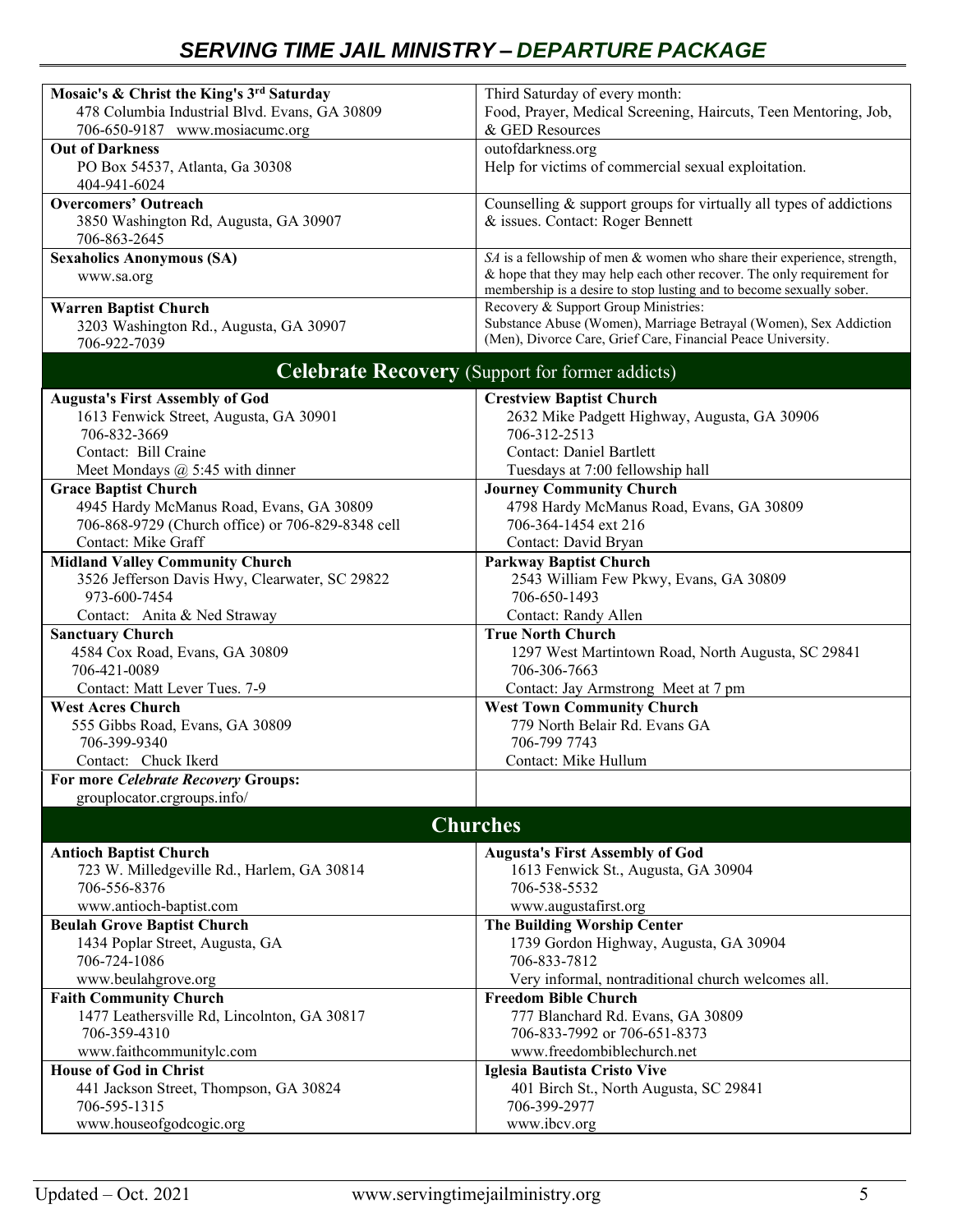| <b>Journey Community Church</b><br>4798 Hardy McManus Rd., Evans, GA 30809<br>706-364-1454 |                                             | 706-364-1454 ext. 230                                     | <b>Journey Community Church - Sherwood Campus</b><br>3131 Old Louisville Road, Augusta, GA 30906 |  |
|--------------------------------------------------------------------------------------------|---------------------------------------------|-----------------------------------------------------------|--------------------------------------------------------------------------------------------------|--|
| www.journeycommunity.net                                                                   |                                             | www.journeycommunity.net                                  |                                                                                                  |  |
| <b>Langley Church of God</b>                                                               |                                             | <b>New Hope Worship Center</b>                            |                                                                                                  |  |
| 2444 Jefferson Davis Hwy                                                                   |                                             | 715 S. Old BelAir Rd. Grovetown, GA 30813                 |                                                                                                  |  |
| Graniteville, SC 29829                                                                     |                                             | 706-868-6410                                              |                                                                                                  |  |
| 803-593-9373                                                                               |                                             | www.nhwc.org (Spanish translation in 11am service)        |                                                                                                  |  |
| <b>New Life Ministry (Ministerio Nueva Vida)</b>                                           |                                             | <b>Overcomers Outreach Center</b>                         |                                                                                                  |  |
| 1755 Gordon Highway, Augusta, GA 30904                                                     |                                             |                                                           | 3850 3B Washington Road, Augusta, GA 30907                                                       |  |
| 706-560-6457                                                                               |                                             | 706-863-2645                                              |                                                                                                  |  |
| www.ministerionv.com<br><b>True North Church</b>                                           |                                             | overcomersoutreachcenter.com<br><b>Victory Baptist</b>    |                                                                                                  |  |
| 1060 W Martintown Rd., North Augusta, SC 29841                                             |                                             |                                                           | 620 West Martintown Rd. North Augusta, SC 29841                                                  |  |
| 803-279-1555<br>truenorthchurch.com                                                        |                                             | 803-278-2138                                              |                                                                                                  |  |
|                                                                                            |                                             | www.victorybc.com                                         |                                                                                                  |  |
| <b>Vineyard Church of Augusta</b><br>3125 Parrish Rd., Augusta, GA                         |                                             | <b>Vineyard Community Church</b>                          |                                                                                                  |  |
| 706-863-9766                                                                               |                                             | 4274 Frontage Rd., Augusta, Ga 30909<br>706-364-7772      |                                                                                                  |  |
| www.vineyardaugusta.org                                                                    |                                             | vccaugusta.org                                            |                                                                                                  |  |
| Warren Baptist Church - Augusta                                                            |                                             | Warren Baptist Church - Grovetown                         |                                                                                                  |  |
| 3203 Washington Rd., Augusta, GA 30907                                                     |                                             |                                                           | 777 Horizon South Parkway, Grovetown, GA 30813                                                   |  |
| 706-860-1586                                                                               |                                             | 706-922-7600                                              |                                                                                                  |  |
| www.warrenbaptist.org                                                                      |                                             | www.warrengrovetown.org                                   |                                                                                                  |  |
| <b>Wesley United Methodist Church</b>                                                      |                                             | <b>West Acres Baptist</b>                                 |                                                                                                  |  |
| 825 N. Belair Rd., Evans, GA 30809                                                         |                                             | 555 Gibbs Rd., Evans, GA 30908                            |                                                                                                  |  |
| 706-869-0888                                                                               |                                             | 706-860-6573                                              |                                                                                                  |  |
| wesleyumc.net                                                                              |                                             | www.westacres.org                                         |                                                                                                  |  |
|                                                                                            | <b>Drivers Licenses / ID Cards</b>          |                                                           |                                                                                                  |  |
| <b>Department of Driver Services (DDS)</b>                                                 |                                             | <b>Department of Driver Services (DDS)</b>                |                                                                                                  |  |
| 4408 Evans to Locks Road                                                                   |                                             | 3423 Mike Padgett Hwy                                     |                                                                                                  |  |
| Evans, GA 30809                                                                            |                                             | Augusta, GA 30906                                         |                                                                                                  |  |
| Hours: (Tuesdays are very busy)                                                            |                                             | Hours: (Tuesdays are very busy)                           |                                                                                                  |  |
| Tuesday - Friday: 8 AM - 6 PM                                                              |                                             | Tuesday - Friday: 8 AM - 6 PM                             |                                                                                                  |  |
| Saturday: 8 AM - Noon                                                                      |                                             | Saturday: 8 am - Noon                                     |                                                                                                  |  |
| <b>Department of Driver Services (DDS)</b><br>172 Bob Kirk Rd                              |                                             | <b>South Carolina DMV</b>                                 |                                                                                                  |  |
|                                                                                            |                                             | 1711 Ascauga Lake Road                                    |                                                                                                  |  |
| Thomson, GA 30824<br>Hours: (Tuesdays are very busy)                                       |                                             | North Augusta, SC<br>Hours: M, Tu, Th, Fr: 8:30 AM - 5 PM |                                                                                                  |  |
| Tuesday - Friday: 8 AM - 6 PM                                                              |                                             | Wed: 9:30 AM - 5 PM                                       |                                                                                                  |  |
|                                                                                            |                                             |                                                           |                                                                                                  |  |
| For transportation & other assistance, see GAP Ministries under Family Resources below.    |                                             |                                                           |                                                                                                  |  |
| <b>Employment Opportunities</b>                                                            |                                             |                                                           |                                                                                                  |  |
| <b>Augusta Staffing</b><br>218 Oak Street - Suite E                                        | <b>Career Personnel</b><br>821 Broad Street |                                                           | <b>Exoffenders.net: Job for Felons</b>                                                           |  |
| Martinez, GA 30907                                                                         | Augusta, GA 30901                           |                                                           | List of companies that have shown<br>willingness to hire ex-felons.                              |  |
| 706-860-4820                                                                               | 706-722-1265                                |                                                           | www.exoffenders.net                                                                              |  |
| jobshopstaffing.com                                                                        | www.careerpersonnel.com/topjobs             |                                                           | Other resources as well                                                                          |  |
| <b>HireQuest</b>                                                                           | <b>Kudzu Staffing</b>                       |                                                           | <b>Peoplelink Staffing</b>                                                                       |  |
| 622 Ponder Place Dr. Suite 1                                                               | 621 NW Frontage Rd                          |                                                           | 4434 Columbia Rd                                                                                 |  |
| Evans, GA 30809                                                                            | Augusta, GA 30907                           |                                                           | Martinez, Ga. 30907                                                                              |  |
| 706-798-5860                                                                               | 706-303-4325                                |                                                           | 706-723-5745                                                                                     |  |
| <b>The Job Connection</b>                                                                  | <b>The Job Connection</b>                   |                                                           | <b>MAU Workforce Solutions</b>                                                                   |  |
| 3179 Washington Rd - Suite C                                                               | 3120 Peach Orchard Rd - Suite B             |                                                           | 501 Greene St                                                                                    |  |
| Augusta, Ga 30909<br>Augusta, GA 30909                                                     |                                             |                                                           | Augusta, GA 30901                                                                                |  |
| 706-447-5195                                                                               | 706-790-8500                                |                                                           | jobs.mau.com                                                                                     |  |
|                                                                                            |                                             |                                                           |                                                                                                  |  |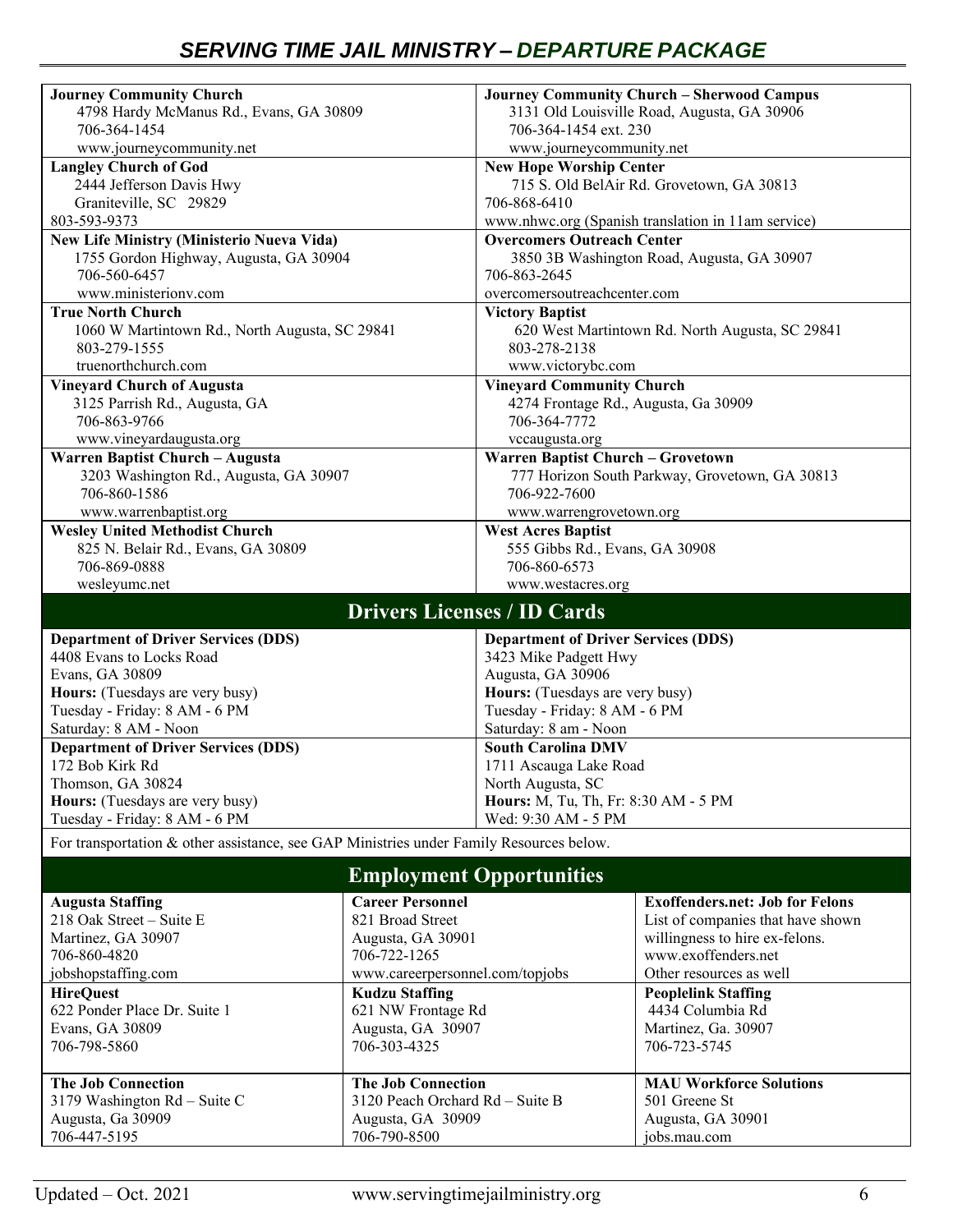# *SERVING TIME JAIL MINISTRY – DEPARTURE PACKAGE*

| <b>TOPPSTEP</b> (GA Dept. of Labor)                                 | <b>Job for Felons Hub</b>                                                                                                              |
|---------------------------------------------------------------------|----------------------------------------------------------------------------------------------------------------------------------------|
| Job Training                                                        | www.jobsforfelonshub.com                                                                                                               |
| 601 Greene St., Augusta GA                                          | Enter city & state                                                                                                                     |
| 706-721-3131                                                        | Other resources as well.                                                                                                               |
|                                                                     |                                                                                                                                        |
|                                                                     | <b>Jobs &amp; Job Training</b>                                                                                                         |
| <b>Augusta Technical College</b>                                    | A 2-year college providing academic and technical education. They                                                                      |
| 3200 Augusta Tech Dr, Augusta, GA 30906                             | offer customized business and industry training, continuing                                                                            |
| 706-771-4000                                                        | education, student support, and adult education services. Select                                                                       |
| https://www.augustatech.edu/                                        | programs are delivered at little if any tuition costs.                                                                                 |
| <b>Blount Beginnings</b>                                            | Blount Beginnings is a non-profit organization in Augusta, Ga                                                                          |
| 632 5th St, Augusta, GA 30901<br>706-402-1264                       | dedicated to enhancing the lives of individuals returning back into<br>the community. Our goal is to ensure within six months YOU will |
| www.blountbeginnings.com/                                           | be prepared to transition into a new culture.                                                                                          |
| <b>Megiddo Dream Station</b>                                        | Creating Self-Sustaining Families through Christ-Focused Job                                                                           |
| 103 Canal Street Graniteville, SC 29829                             | Training. MDS has placed 97% of their graduates, including those                                                                       |
| 803-392-7044                                                        | with felony convictions! Resumes, mock interviews, preparing a                                                                         |
| www.livetheplan.org                                                 | budget, communications and computer skills, Bible study class, and                                                                     |
| www.facebook.com/megiddodreamstation/                               | more are offered.                                                                                                                      |
|                                                                     |                                                                                                                                        |
| <b>South Augusta Job Connection</b>                                 | Goodwill's South Augusta Job Connection is designated a Station                                                                        |
| 3120 Peach Orchard Rd                                               | of Hope by the GA Dept of Community Supervision. Stations of                                                                           |
| 706-854-4762                                                        | Hope address challenges faced by those integrating back into                                                                           |
| goodwillworks.org/WorkforceDevelopment                              | community. Returning citizens may visit for services: job search,                                                                      |
|                                                                     | application assistance, resume & interviewing skills.                                                                                  |
| <b>WAFJ Job Bulletin Board</b>                                      | WAFJ provides free listings on the board for the community with                                                                        |
| www.wafj.com/jobs/                                                  | the goal of connecting quality employees with companies doing                                                                          |
|                                                                     | business in the CSRA.                                                                                                                  |
|                                                                     | <b>Family Resources</b>                                                                                                                |
|                                                                     |                                                                                                                                        |
| <b>Adolescent Drug Recovery Plan</b>                                | Out-patient dependency program designed to support teens 13-17                                                                         |
| 2808 Hill Creek Drive, Augusta, GA 30909                            | while recovering from addiction or troublesome substance abuse.                                                                        |
| 706-733-0333                                                        |                                                                                                                                        |
| galifemanagement.com                                                |                                                                                                                                        |
| <b>Augusta Care Pregnancy Center</b>                                | Offers a variety of services to women facing unplanned                                                                                 |
| 12981/2 Broad Street, Augusta, GA 30901                             | pregnancies.                                                                                                                           |
| 706-724-FREE (3733)                                                 | If you'd like to talk to someone who cares for you, come into our                                                                      |
| www.augustacpc.org                                                  | center or call our 24-hour helpline.                                                                                                   |
| <b>Forces United (Formerly Augusta Warrior Project)</b>             | Connects past & present military with resources to meet critical                                                                       |
| 706-951-7506                                                        | needs (such as housing, education & health care).                                                                                      |
| forcesunited.org                                                    | Families of vets may also be served.                                                                                                   |
| <b>Books for Children of Inmates</b>                                | My Daddy's in Jail (by former inmate, for K-2 <sup>nd</sup> grade)                                                                     |
| These books have been reviewed by Serving Time and found            | What Do I Say About That? (for K-3 <sup>rd</sup> grade)                                                                                |
| appropriate for children of inmates. They may be purchased from     | Everyone Makes Mistakes: Living with My Daddy in Jail (by 10-yr                                                                        |
| Amazon. Copies have been placed in visiting areas of local jails.   | old, for grades 1-6)                                                                                                                   |
| <b>Catholic Social Services of Augusta</b>                          | Food pantry, utilities, prescription medications, birth certificates,                                                                  |
| 811 12th St., Augusta, GA 30901 / 706-722-3661 / 706-722-3982       | clothing, work shoes. Monthly bus passes for medical purpose.                                                                          |
| www.stmaryonthehill.org/catholicsocialservices                      | Some services by appointment only.                                                                                                     |
| <b>CMONA - Community Ministry of North Augusta</b>                  | Possible assistance with overdue utilities, meds, food & clothing on                                                                   |
| 646 East Buena Vista Ave., North Augusta, SC 29841                  | case-by-case basis. ID, proof of residence and social security card                                                                    |
| 803-279-5771 / www.cmona.org                                        | required as well as interview & application. Must live in North                                                                        |
| <b>Columbia County Community Connections</b>                        | Augusta.<br>For Columbia County residents only; for other counties, contact                                                            |
| 5915 Euchee Creek Dr., Grovetown, GA 30813                          | Serving Time. Food & clothing for children of incarcerated parent.                                                                     |
| 706-650-5010                                                        | After-school programs. Workforce Development for ages 18-24,                                                                           |
| www.connectcolumbia.org                                             | help with GED, college, or work opportunities.                                                                                         |
| <b>DCCM: Downtown Cooperative Church Ministries</b>                 | Food pantry, Mon-Fri, 11:00, for first 75 persons                                                                                      |
| 430 8 <sup>th</sup> St Augusta (Bldg. is called <i>MEAD House</i> ) | Clothing pantry; upstairs in MEAD House; open Tu to Th, 10-1:00                                                                        |
| 706.722.3530 / www.dccmaugusta.org                                  | pm<br>Medical Clinic - open days & evenings to public                                                                                  |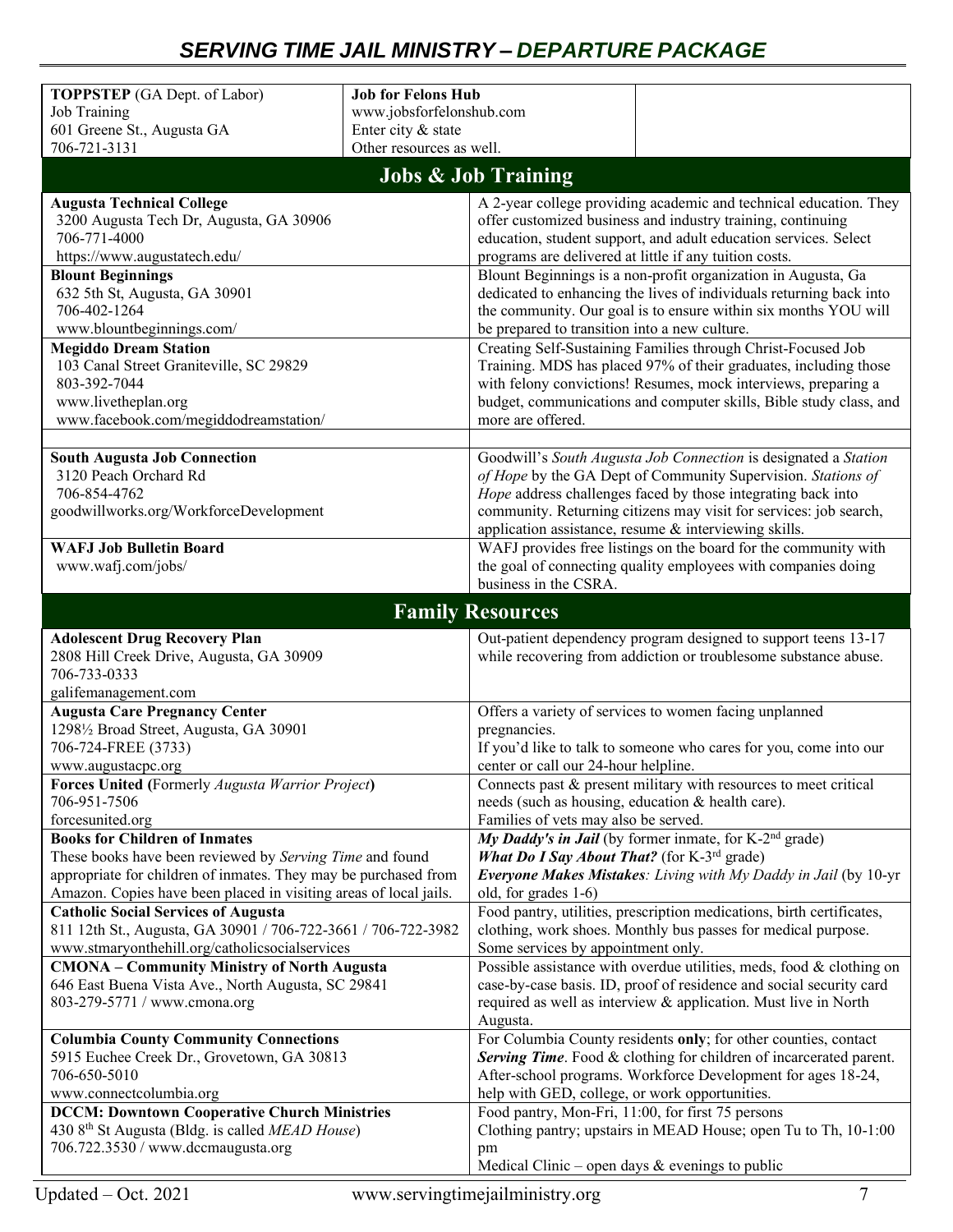## *SERVING TIME JAIL MINISTRY – DEPARTURE PACKAGE*

| <b>Family Promise of Augusta</b>                                                        | Committed to helping homeless families achieve lasting               |
|-----------------------------------------------------------------------------------------|----------------------------------------------------------------------|
| 2177 Central Ave., Augusta, GA 30904                                                    | independence by providing safe shelter, meals, cost-free day care,   |
| 706-364-4462 / 706-364-4001 / familypromiseaugusta.com                                  | & support services (job search, transportation, medical, dental,     |
| (Waiting List - 1 family at a time screening)                                           | budget management, parenting).                                       |
| <b>GAP Ministries</b>                                                                   | Medical Assistance - Nurses help find long-term solutions.           |
| 1240 Ellis St., Augusta GA                                                              | Pharmacy cards provided.                                             |
| 706-722-4408 / gapmin@bellsouth.net                                                     | Photo ID - each Thursday, GAP volunteers transport clients to        |
| www.gapministriesaugusta.org                                                            | DDS to obtain photo ID's; GAP pays fees.                             |
|                                                                                         | Birth Certificates -To get a photo ID or social security card, a     |
|                                                                                         | birth certificate is needed. GAP helps complete & mail               |
|                                                                                         | applications.<br><b>Diapers</b> $-1$ week supply for \$1             |
| <b>Got Questions Ministries</b>                                                         | Got Questions Ministries seeks to glorify God by providing biblical  |
| www.gotquestions.org                                                                    | answers to spiritually-related questions through the internet.       |
| <b>Prison Fellowship Ministries</b>                                                     | www.prisonfellowship.org/resources/training-resources/family/        |
| Help for those struggling with pain $&$ loss of having a family                         |                                                                      |
| member in prison.                                                                       |                                                                      |
| <b>ReStart Augusta</b>                                                                  | Provides new or gently used beds & bedding for families that are     |
| 925 D' Antignac St, Augusta GA 30904                                                    | sponsored or referred by our partners, case workers, and local       |
| 706-469-2878 / www.restartaugusta.org                                                   | churches, Apply on-line.                                             |
| <b>Sesame Street: Little Children, Big Challenges</b>                                   | sesamestreet.org/incarceration                                       |
| Resources for children (ages 3-8) struggling with a family                              |                                                                      |
| member's incarceration.                                                                 |                                                                      |
| <b>Stephen Ministry</b>                                                                 | A "grief only - loss of a loved one" ministry of West Acres Baptist  |
| 706-860-6573                                                                            | Church. Caring communication is a basic human need; we can help.     |
| Contact: Malone Morris                                                                  | For a listening ear please call,                                     |
| <b>United Way 211</b>                                                                   | Free, confidential, information & referral service that helps people |
| Dial 2-1-1 (or, 706-826-1495)                                                           | find resources. Available 24/7. For multiple counties in GA & SC.    |
|                                                                                         | Info on food, clothing, shelter, medical needs, re-entry, & jobs.    |
| www.211csra.org                                                                         |                                                                      |
|                                                                                         | Food Pantries (F) Clothing (C) Meals on Site (M)                     |
| <b>Agape Outreach Ministries (FC) Thomson</b>                                           | 706-597-8800                                                         |
| Augusta First Seventh Day Adventist (FM) 30907                                          | 706-651-0412 Wed 5-7 PM                                              |
| <b>Beulah Grove Resource Center (FM) 30901</b>                                          | 706-722-4999 Mon - Thur 10 AM to noon                                |
| <b>Bible Deliverance Temple (FM) 30904</b>                                              | 706-736-1600 Sun 7:45 AM / Tue & Fri 9:30 AM - 1:30 PM               |
| <b>Broad Street Ministry Center (C) Augusta</b>                                         | 706-772-5999                                                         |
| Calvary Baptist (C) (F) Augusta                                                         | 706-790-6565 Tue $9 - 11$ AM                                         |
| <b>Central Church of Christ (F) Martinez</b>                                            | 706-855-0801 Fri 10 AM-Noon (Appointment only)                       |
| Christ Church, Augusta (FM) 1904 Greene St.                                             | 706-736-5165 3rd Thur 10 AM-noon Sat 11:30-1                         |
| <b>Columbia County Cares (F)</b>                                                        | 706-541-2834 Wed & Thur 9:30 AM - 2:00 PM                            |
| <b>Columbia County Christian Church (F) Martinez</b>                                    | 706-863-0535 Mon & Wed 10-11:30 AM                                   |
| <b>Columbia County Family (F) Grovetown</b>                                             | 706-650-5010 Mon - Thur 10 AM -2 PM Fri -Backpack                    |
| <b>Concerned Women (FC)</b> Grovetown                                                   | 706-854-1338 Tue - Thur 10 AM-2 PM                                   |
| <b>Crawford Baptist Church (M) 30901</b>                                                | 706-414-4904 Sat. 7-9 AM                                             |
| Curtis Baptist (C) (F)Augusta                                                           | 706-722-7348 Food pantry 2nd & 4th Thur 1 PM                         |
| D'Antignac Street Church of Christ (F) 30901                                            | 706-722-0059 3rd Sat 9-10:30 AM                                      |
| <b>Fairview Missionary Baptist (FM) 30904</b>                                           | 706-738-7245 2nd, 4th Sat 9 AM-noon                                  |
| Faith Outreach Christian Life Center (C) Augusta                                        | 706-261-5043                                                         |
| Fellowship Baptist (F) Grovetown                                                        | 706-860-6357 Fri 10 AM-noon                                          |
| Friendly Church of God in Christ (C) Augusta                                            | 706-724-0990                                                         |
| Friendship Baptist (F) Grovetown                                                        | 706-860-6357 Fri 10 AM-noon                                          |
| Gap Ministries (F) 1240 Ellis St. Augusta                                               | 706-722-4408; Thur 9:00 AM-Noon                                      |
| Golden Harvest Food Bank (F) Augusta                                                    | 706-262-0710                                                         |
|                                                                                         | 706-724-4821                                                         |
| Harvest House Community Services (C) Augusta<br><b>Helping Hands Clothing Store (C)</b> | 706-541-2849 Tue, Thur, & 1st Sat 9:30 AM-2 PM (Cash Only)           |
| <b>HIS Community Church (FM) Augusta</b>                                                | 706-798-1413 1st Sat 5 PM - 6:30 (M)                                 |

**Jenkins Memorial CME Church (FM)** Augusta  $706-790-1040$  3rd Sat 10 AM – noon) **Kiokee Baptist Clothes Closet (C)** 706-541-1086 Wed-Fri 9 AM - 11 AM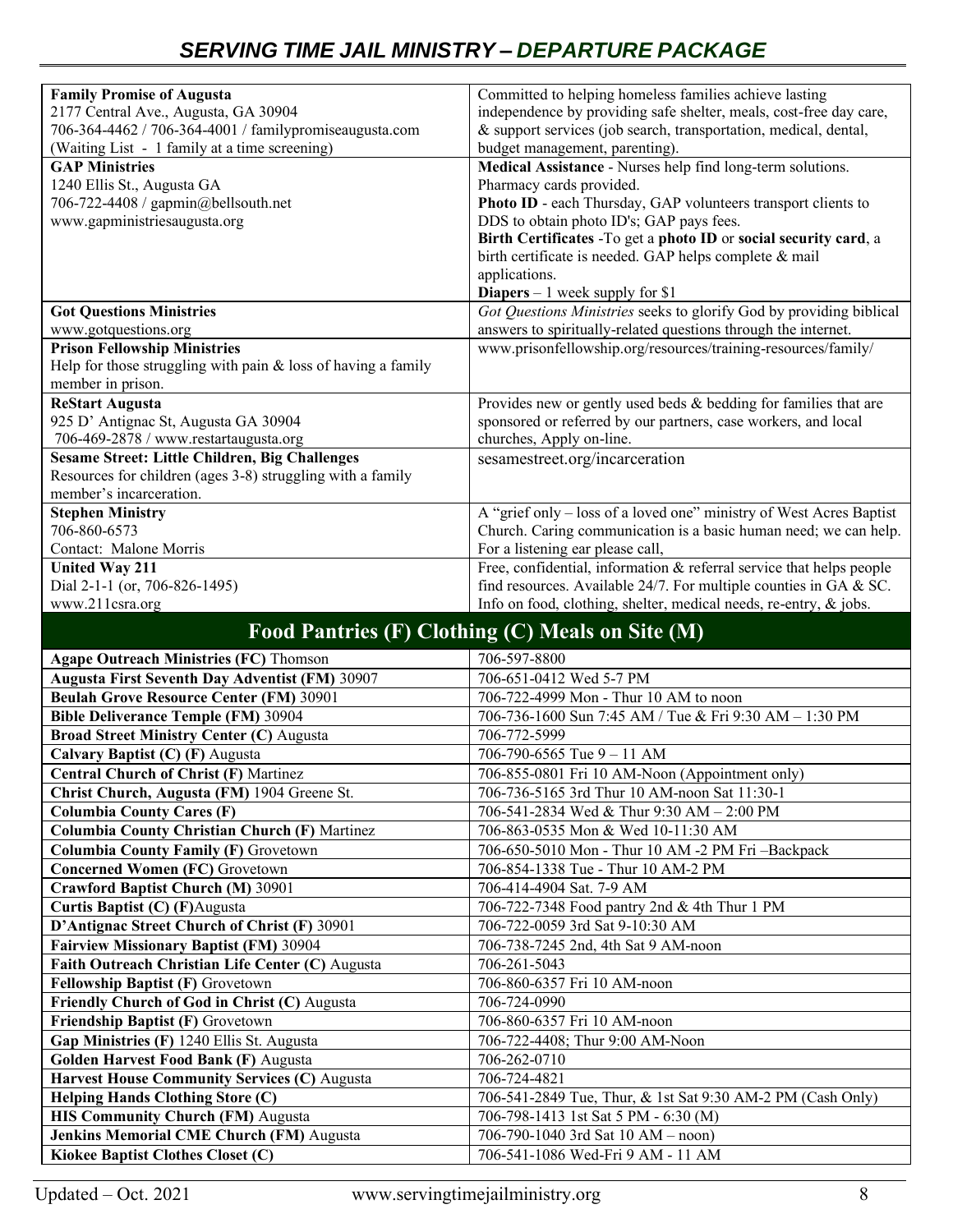| Lewis Memorial UMC/Matthew's Table (F) Martinez   |                                           |                                                     | 706-855-7083 Fri 9AM - noon (Appointment only)           |  |
|---------------------------------------------------|-------------------------------------------|-----------------------------------------------------|----------------------------------------------------------|--|
| Lincoln County Food Pantry (F) Lincolnton         |                                           | 706-359-7838 Thur 9 AM - noon                       |                                                          |  |
| <b>Making Ends Meet Thrift Store (C)</b>          |                                           |                                                     | 706-836-2781 Thur & Fri 10 AM -5 PM, Sat 10 AM - 2 PM    |  |
| Manna (FC) Thomson                                |                                           |                                                     | 7096-595-3138 Food: 1 month, \$: 1year - Max 3 years     |  |
| <b>Marvin UMC Clothes Closet (C)</b>              |                                           | 706-863-0510 Wed 10 AM - 2 PM                       |                                                          |  |
| Master's Table (F)                                |                                           | 706-722-0607 Daily 11 AM-12:30 PM                   |                                                          |  |
| MT. Transfiguration Baptist (F) North Augusta     |                                           | 803-278-4051 Mon - Fri 9 AM - 3 PM                  |                                                          |  |
| New Heights Community Church (F) Grovetown        |                                           | 706-863-0355 Every 3rd Tue 3 PM - 5 PM (Drive Thru) |                                                          |  |
| New Hope Bridge Ministry (Roger G.)               |                                           | 706-210-5711 Sat. 12 PM - 4 PM                      |                                                          |  |
| Noah's Ark (F) Waynesboro                         |                                           | 706-871-7271 Tue - Fri 8 AM - 4PM                   |                                                          |  |
| Old Union Baptist (F) Harlem                      |                                           |                                                     | 706-860-9055 Mon 10AM - 2PM, Wed 6 PM - 8 PM             |  |
| <b>Roberson Grove Baptist (F) Waynesboro</b>      |                                           | 706-437-9981 2nd Sat Noon - 2 PM                    |                                                          |  |
| <b>Salvation Army (F)</b> Thomson                 |                                           | 706-595-9283                                        |                                                          |  |
| <b>Salvation Army (FMC) 30901</b>                 |                                           |                                                     | 706-826-7933 Open 24/7. Clothing: 706-364-7921           |  |
| <b>Shepherd's Church Clothes Closet (C)</b>       |                                           |                                                     | 706-541-3691 / -1670 / -9040 1st & 3rd Sat 11AM - 1PM    |  |
| South Augusta Church of Christ (FM) 30906         |                                           | 706-793-0825 Wed 5 PM-7 PM                          |                                                          |  |
| St. John UMC- The Mead House (C) Augusta          |                                           |                                                     | 706-724-9641 Tue - Thur 10 AM-1 PM (Appointment only)    |  |
| St. John UMC- The Mead House (F) Augusta          |                                           |                                                     | 706-722-3530 Mon - Fri 11 AM - 12:30 PM                  |  |
| St. Vincent DePaul (F) Thomson                    |                                           | 706-595-9897                                        |                                                          |  |
| <b>WIC Food Supplement Program</b>                |                                           | 706-667-4287                                        |                                                          |  |
| Williams Memorial C.M.E (C) Augusta               |                                           | 706-733-9430                                        |                                                          |  |
| <b>Additional food pantry resources:</b>          |                                           | www.foodpantries.org/ci/ga-augusta                  |                                                          |  |
|                                                   |                                           |                                                     |                                                          |  |
|                                                   |                                           | <b>GED Classes</b>                                  |                                                          |  |
| <b>Augusta Tech</b>                               | <b>Helms Academic Center</b>              |                                                     | <b>Thomson One-Stop</b>                                  |  |
| 3200 Augusta Tech Dr                              | 3145 Washington Rd                        |                                                     | 674 Washington Rd                                        |  |
| Augusta, GA                                       | Augusta, GA 30907                         |                                                     | Thomson, GA                                              |  |
|                                                   |                                           |                                                     |                                                          |  |
| 706-771-4000                                      | 706-651-9707                              |                                                     | 706-595-3665                                             |  |
|                                                   |                                           |                                                     |                                                          |  |
|                                                   | Housing: Men (M), Women (W), Children (C) |                                                     |                                                          |  |
| Abba House (WC)                                   |                                           | <b>Ark Refuge Ministry (M)</b>                      |                                                          |  |
| 6800 Dahlonega Highway, Cumming, GA 30028         |                                           |                                                     | 504 East Depot St, LaGrange, GA 30241                    |  |
| 678-208-2000                                      |                                           | 706-845-0335                                        |                                                          |  |
| abbahouse.com                                     |                                           | arkrefugeministry.net                               |                                                          |  |
| Band of Brothers (M, including sex offenders)     |                                           | <b>Beacon Transitional House (M)</b>                |                                                          |  |
| 24 Pine Valley Rd. Piedmont, SC (near Greenville) |                                           |                                                     | 3679 Steam Mill Rd., Columbus, GA 31906                  |  |
| 864-219-8800                                      |                                           | 706-507-4672                                        |                                                          |  |
| bandofbrothersministry.org                        |                                           | shelterlistings.org/details/37684/                  |                                                          |  |
| <b>Blount Beginnings</b>                          |                                           | Freedom from Bondage (W)                            |                                                          |  |
| 632 5th St, Augusta, GA 30901                     |                                           |                                                     | 194 Highland Park Drive, Athens, GA 30605                |  |
| 706-402-1264                                      |                                           | 706-614-4964                                        |                                                          |  |
| www.blountbeginnings.com/                         |                                           | freedomfrombondage.com                              |                                                          |  |
| Fuqua Hall (M)                                    |                                           | <b>Grace Village (W)</b>                            |                                                          |  |
| 144 Mills St., Atlanta, GA 30313                  |                                           |                                                     | 2097 Highway 41S, Perry, GA 31069                        |  |
| 404-367-2508                                      |                                           | 478-224-1688                                        |                                                          |  |
| atlantamission.org                                |                                           |                                                     | perryvolunteeroutreach.org/grace-village                 |  |
| <b>MARR Addiction Treatment Center (M)</b>        |                                           | Judy's House (M)                                    |                                                          |  |
| 2815 Clearview Place, Doraville, GA 30340         |                                           | <b>Transitional Housing</b>                         |                                                          |  |
| 678-805-5100                                      |                                           | 678-752-8731                                        |                                                          |  |
| https://www.marrinc.org/                          |                                           | judyhouse.org                                       |                                                          |  |
| My Sister's House (WC)                            |                                           |                                                     | Miracle Hill Rescue Mission (M, including sex offenders) |  |
| 921 Howell Mill Road, Atlanta, GA 30318           |                                           | Spartanburg, SC                                     |                                                          |  |
| 404-367-2465                                      |                                           | 864-583-1628                                        |                                                          |  |
| atlantamission.org/my-sister-s-house/             |                                           | miraclehill.org                                     |                                                          |  |
| <b>Serenity House of Atlanta (MW)</b>             |                                           | <b>Set Free After-Care Ministry (M)</b>             |                                                          |  |
| 1095 White Oak Avenue, Atlanta, GA 30310          |                                           |                                                     | 3482 Keith Bridge Road, Cumming, GA 30041                |  |
| 844-473-7364<br>serenityhouseatl.org              |                                           | 678-231-2324<br>setfreeaftercare.org                |                                                          |  |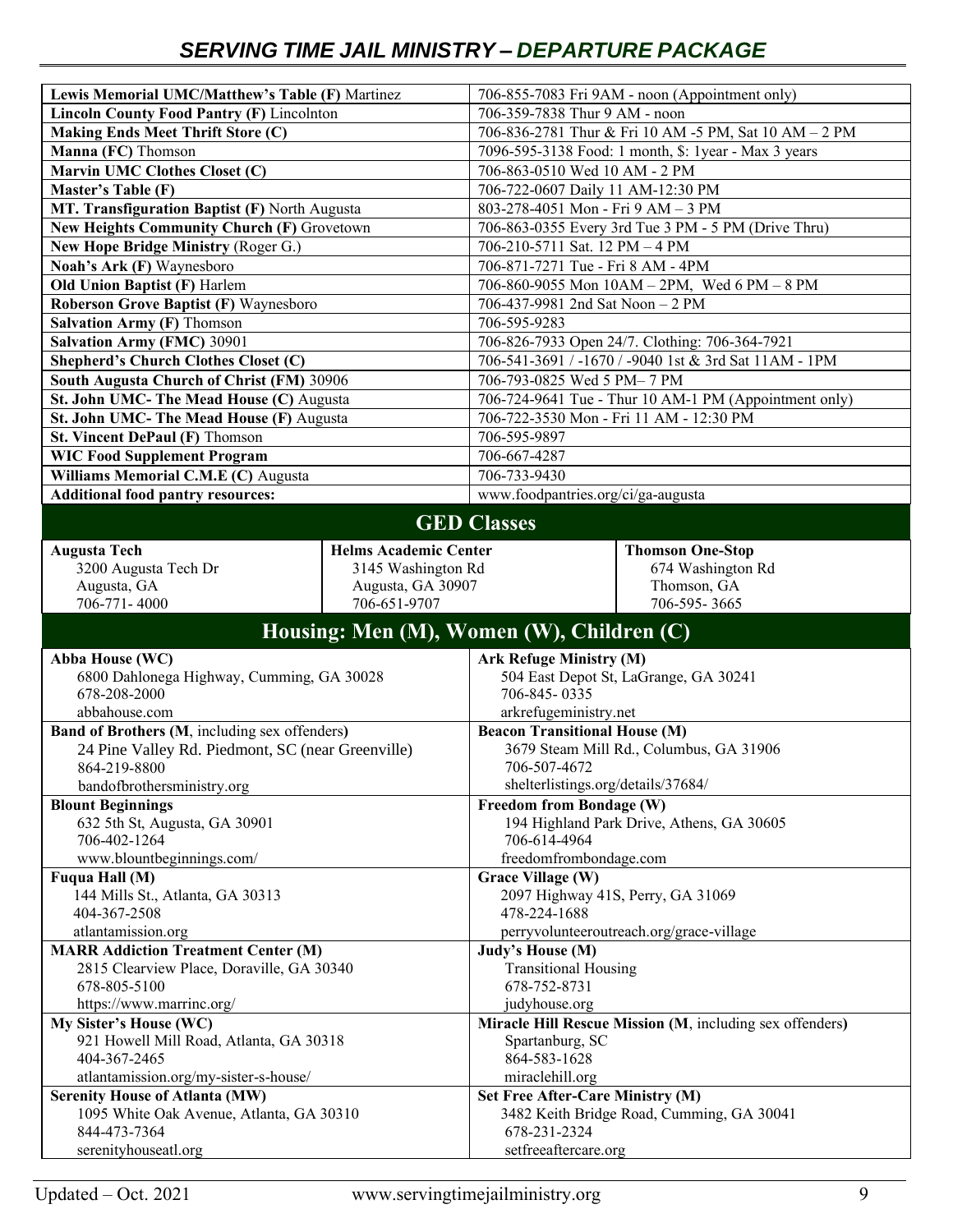| <b>THOR: Transitional Housing for Offender Reentry (MW)</b>                                           | Shield Ministries (M) emphasis on sex-offenders in SC)                                                                               |  |
|-------------------------------------------------------------------------------------------------------|--------------------------------------------------------------------------------------------------------------------------------------|--|
| On-line directory of community-based housing for those                                                | 5519 Woodbine Avenue North, Charleston, SC                                                                                           |  |
| released from prison or on probation/parole.<br>pap.georgia.gov/transitional-housing-offender-reentry | 843-860-6462                                                                                                                         |  |
|                                                                                                       | shieldministries.org                                                                                                                 |  |
|                                                                                                       | Turn Back the Block (MWC)                                                                                                            |  |
|                                                                                                       | 706-262-4000 / www.turnbacktheblock.com                                                                                              |  |
|                                                                                                       | Own a home in Augusta's Harrisburg neighborhood: requires 350 hrs.<br>sweat equity, \$1500 closing costs, & pre-purchase counseling. |  |
|                                                                                                       |                                                                                                                                      |  |
|                                                                                                       | <b>Shelters</b> (Temporary Housing)                                                                                                  |  |
| <b>Agape Outreach Ministries</b>                                                                      | <b>Atlanta City Baptist Rescue Mission</b>                                                                                           |  |
| 317 Hill St., Thomson, GA 30824                                                                       | 316 Peters St. SW, Atlanta, GA 30313                                                                                                 |  |
| 706-597-8800                                                                                          | 404-577-3409                                                                                                                         |  |
| www.facebook.com/AgapeOutreachFellowshipChurch/                                                       | atlantarescuemission.org                                                                                                             |  |
| <b>Augusta Rescue Mission</b>                                                                         |                                                                                                                                      |  |
| 526 Walker Street, Augusta, GA 30901                                                                  |                                                                                                                                      |  |
| 706-722-2058                                                                                          |                                                                                                                                      |  |
| www.augustarescuemission.com                                                                          |                                                                                                                                      |  |
| <b>Garden City Rescue Mission</b>                                                                     | <b>Gateway Center</b>                                                                                                                |  |
| 828 Fenwick Street, Augusta, GA 30901                                                                 | 275 Pryor St. SW Atlanta, GA 30303                                                                                                   |  |
| 706-724-6960 / www.gcrmaugusta.com                                                                    | 404-215-6600 / www.gatewayctr.org                                                                                                    |  |
| <b>Head of the Giant Ministry</b>                                                                     | <b>Marion Barnes Resource Center for the Homeless</b>                                                                                |  |
| Women Helping Women                                                                                   | Homeless shelter for Richmond County                                                                                                 |  |
| 706-496-1540                                                                                          | Providing resources for people without a permanent home.                                                                             |  |
| www.headofthegiantministry.com/                                                                       | 706-724-8588                                                                                                                         |  |
| <b>Mercy Ministries Day Shelter for Homeless</b>                                                      | <b>Safe Homes</b>                                                                                                                    |  |
| 1384 Greene Street, Augusta, GA 309 04                                                                | P.O. Box 3187, Augusta, 30914                                                                                                        |  |
| 706-364-7921                                                                                          | 800-799-SAFE / 706-736-2499                                                                                                          |  |
| mercycontact@augustahomeless.org                                                                      |                                                                                                                                      |  |
| <b>Salvation Army - Center of Hope</b>                                                                | Shepherd's Inn (M)                                                                                                                   |  |
| 1384 Greene Street, Augusta, GA 30901                                                                 | 165 Ivan Allen Blvd., Atlanta, GA                                                                                                    |  |
| 706-826-7933                                                                                          | 404-367-2493                                                                                                                         |  |
| salvationarmyaugusta.org/how-we-serve/center-of-hope/                                                 | atlantamission.org/services/shelter-for-men/                                                                                         |  |
| <b>St. Stephen's Ministry</b>                                                                         | <b>Other Related Websites:</b>                                                                                                       |  |
| (Serves AIDS / HIV community)                                                                         | www.shelterlistings.org                                                                                                              |  |
| PO Box 2044, Augusta, GA 30903                                                                        | www.homelessshelterdirectory.org                                                                                                     |  |
| 706-722-7092 / www.ststephensministry.org                                                             |                                                                                                                                      |  |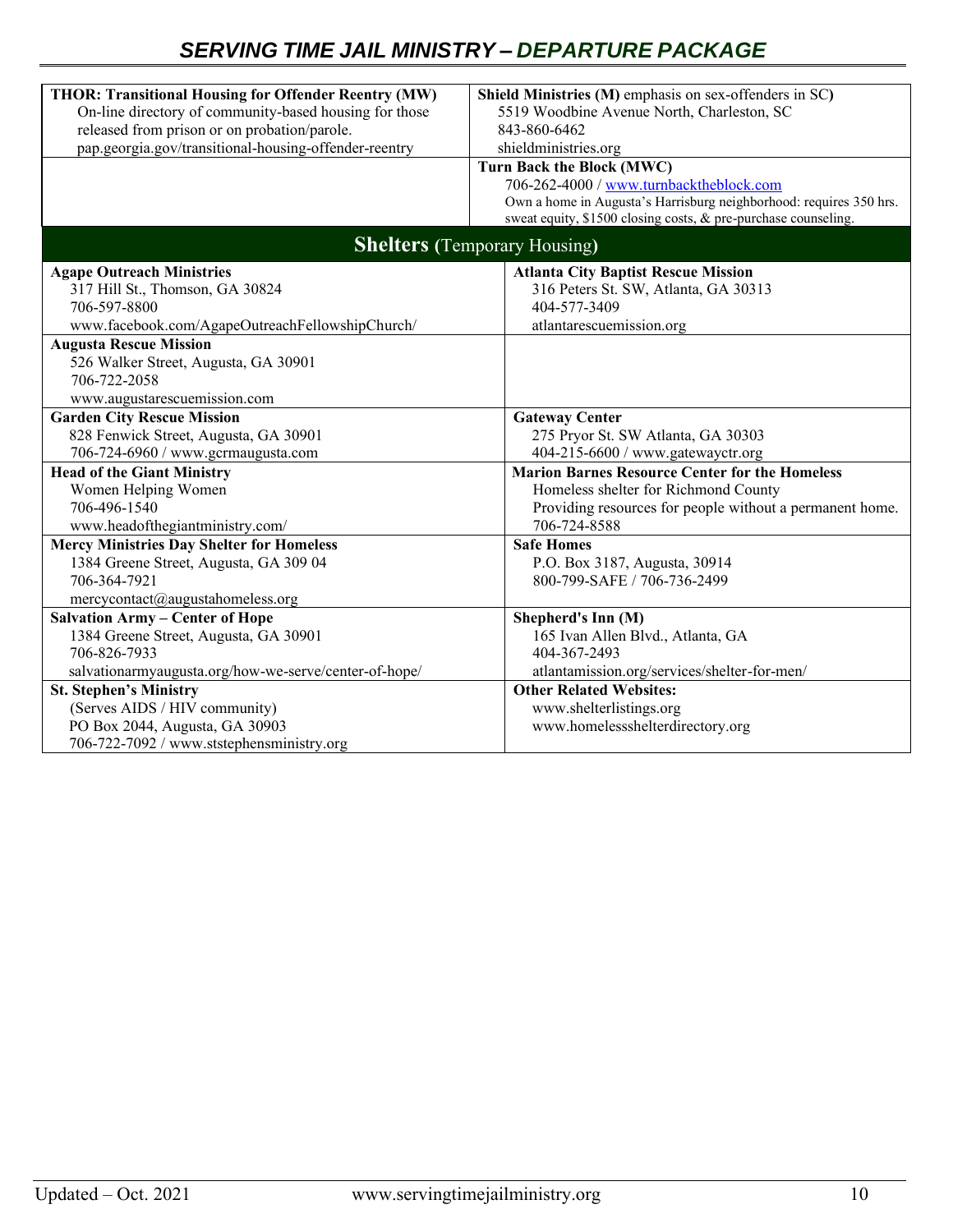| <b>Healthcare</b>                                                 |                                                                 |  |
|-------------------------------------------------------------------|-----------------------------------------------------------------|--|
| <b>County Health Departments</b>                                  |                                                                 |  |
| Georgia                                                           |                                                                 |  |
| <b>Burke County Health Department</b>                             | <b>Columbia County Health Department</b>                        |  |
| 114 Dogwood Dr                                                    | 1930 William Few Parkway                                        |  |
| Waynesboro, GA 30830                                              | Grovetown, GA 30813                                             |  |
| 706-554-3456                                                      | 706-868-3330                                                    |  |
| <b>Glascock County Health Department</b>                          | <b>Hancock County Health Department</b>                         |  |
| 668 West Main St                                                  | 516 Boland Street                                               |  |
| Gibson, GA 30810                                                  | Sparta, GA 31087                                                |  |
| 706-598-2061                                                      | 706-444-6616                                                    |  |
| <b>Jefferson County Health Department</b>                         | <b>Jenkins County Health Department</b>                         |  |
| 2501 Highway #1, North                                            | 709 Virginia Ave                                                |  |
| Louisville, GA 30434                                              | Millen, GA 30442                                                |  |
| 478-625-3716                                                      | 478-982-2811                                                    |  |
| <b>Lincoln County Health Department</b><br>176 North Peachtree St | <b>McDuffie County Health Department</b>                        |  |
|                                                                   | 307 Greenway St                                                 |  |
| Lincolnton, GA 30817<br>706-359-3154                              | Thomson, GA 30824<br>706-595-1740                               |  |
| <b>Richmond County Health Department</b>                          | <b>Richmond County Health Department (South Augusta Clinic)</b> |  |
| 950 Laney-Walker Blvd                                             | 2420 Windsor Spring Rd                                          |  |
| Augusta, GA 30901                                                 | Augusta, GA 30906                                               |  |
| 706-721-5900 / 706-721-5900                                       | 706-790-0661                                                    |  |
| <b>Screven County Health Department</b>                           | <b>Taliaferro County Health Department</b>                      |  |
| 416 Pine Street                                                   | 109 Commerce St NW                                              |  |
| Sylvania, GA 30467                                                | Crawfordville, Ga 30631                                         |  |
| Phone: 912-564-2182                                               | 706-456-2316                                                    |  |
| <b>Warren County Health Department</b>                            | <b>Washington County Health Department</b>                      |  |
| 510 Legion Drive                                                  | 201 Morningside Dr.                                             |  |
| Warrenton, GA 30828                                               | Sandersville, GA 31082                                          |  |
| 706-465-2252                                                      | 478-552-3210                                                    |  |
| <b>Wilkes County Health Department</b>                            |                                                                 |  |
| 204 Gordon St                                                     |                                                                 |  |
| Washington, GA 30673                                              |                                                                 |  |
| 706-678-2622                                                      |                                                                 |  |
| <b>South Carolina</b>                                             |                                                                 |  |
| <b>Aiken County Health Department</b>                             | <b>Allendale County Health Department</b>                       |  |
| 222 Beaufort St NE                                                | 571 Memorial Ave N                                              |  |
| Aiken, SC 29801                                                   | Allendale, SC 29810                                             |  |
| 803-642-1637                                                      | 803-584-3818                                                    |  |
| <b>Bamberg County Health Department</b>                           | <b>Barnwell County Health Department</b>                        |  |
| 370 Log Branch Rd<br>Bamberg, SC 29003                            | 11015 Ellenton Street<br>Barnwell, SC 29812                     |  |
| 803-245-5176                                                      | 803-541-106                                                     |  |
| <b>Edgefield County Health Department</b>                         | <b>McCormick County Health Department</b>                       |  |
| 21 Star Road                                                      | 204 Highway 28                                                  |  |
| Edgefield, SC 29824                                               | McCormick, SC 29835                                             |  |
| 803-637-4035                                                      | 864-852-2511                                                    |  |
| <b>Saluda County Health Department</b>                            |                                                                 |  |
| 613 Newberry Highway                                              |                                                                 |  |
| Saluda, SC 29138                                                  |                                                                 |  |
| 864-445-2141                                                      |                                                                 |  |